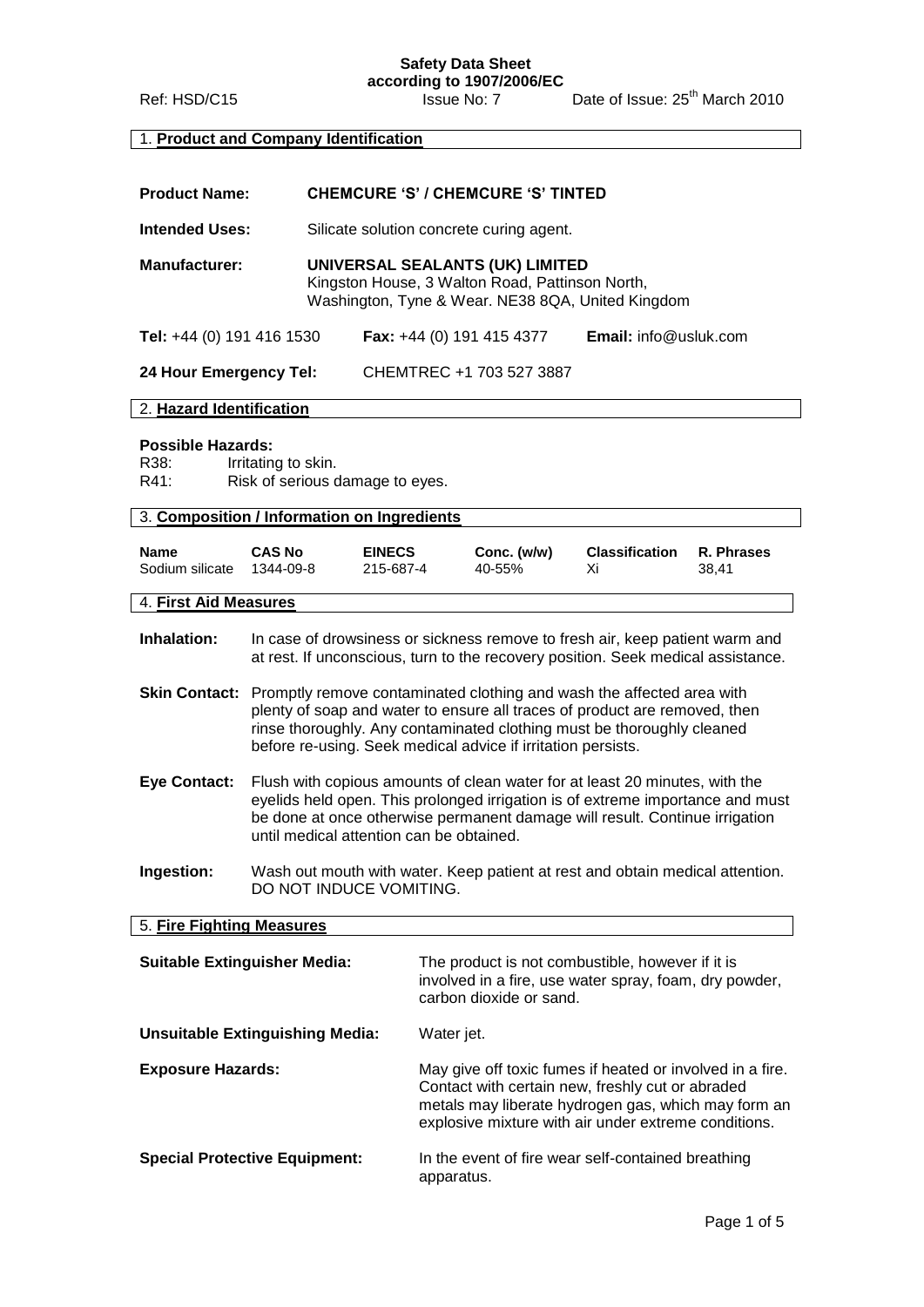## **Safety Data Sheet**

Ref: HSD/C15 Issue No: 7 Date of Issue: 25<sup>th</sup> March 2010

| 6. Accidental Release Measures             |                                                                                                                                                                                                                                                                                                                                                                                                                                                                                                                                                                                                                                                                                                                                    |
|--------------------------------------------|------------------------------------------------------------------------------------------------------------------------------------------------------------------------------------------------------------------------------------------------------------------------------------------------------------------------------------------------------------------------------------------------------------------------------------------------------------------------------------------------------------------------------------------------------------------------------------------------------------------------------------------------------------------------------------------------------------------------------------|
| <b>Personal Precautions:</b>               | Wear protective equipment as specified in Section 8.<br>Do not eat, drink or smoke. Avoid contact with eyes.                                                                                                                                                                                                                                                                                                                                                                                                                                                                                                                                                                                                                       |
| <b>Environmental Precautions:</b>          | Keep people and animals away. Prevent entry into<br>drains, sewers and watercourses. If spillage enters<br>drains leading to sewerage works inform the local<br>water company. If spillage enters rivers or<br>watercourses inform the Environment Agency.                                                                                                                                                                                                                                                                                                                                                                                                                                                                         |
| Spillages:                                 | Cordon off area. Absorb/contain spillage using inert<br>absorbent granules, sand or earth. Transfer collected<br>material to heavy-duty plastic/steel drums and keep in<br>a well ventilated place for subsequent safe disposal.<br>See Section 13.                                                                                                                                                                                                                                                                                                                                                                                                                                                                                |
| 7. Handling and Storage                    |                                                                                                                                                                                                                                                                                                                                                                                                                                                                                                                                                                                                                                                                                                                                    |
| Handling:                                  | No special precautions are necessary. When handling<br>unopened containers follow any relevant manual<br>handling guidance. The product is a low viscosity<br>emulsion and may present a splashing hazard during<br>use. Refer to Sections 6 and 8 if exposure to product<br>is possible. Wash thoroughly with soap and water<br>before eating, drinking or smoking, and after work.                                                                                                                                                                                                                                                                                                                                               |
| Storage:                                   | Store in original containers in a well ventilated area<br>away from heat, ignition sources or open flame.<br>Protect from frost and direct sunlight. Containers must<br>be kept closed when not in use to prevent the free<br>circulation of air over the surface of the product. The<br>product absorbs carbon dioxide on exposure to the<br>atmosphere and may even lose water resulting in<br>gelling of the solution, initially turning cloudy then<br>eventually solidifying. Avoid exposure to low<br>temperatures.<br>May freeze, with the separation of ice crystals, which<br>will rise to the surface. Should this occur, warming<br>and agitation of the material will return the product to<br>its original condition. |
| 8. Exposure Controls / Personal Protection |                                                                                                                                                                                                                                                                                                                                                                                                                                                                                                                                                                                                                                                                                                                                    |
| <b>Occupational Exposure Standards:</b>    | There are no Workplace Exposure Limits assigned to<br>Sodium Silicate.<br>Note: Sodium Hydroxide has a Workplace Exposure<br>Limit of 2mg/m <sup>3</sup> (15min STEL). It is recommended<br>that exposure to alkalinity calculated as NaOH should<br>be kept below this limit.                                                                                                                                                                                                                                                                                                                                                                                                                                                     |
| <b>Engineering Control Measures:</b>       | Refer to any applicable COSHH assessments                                                                                                                                                                                                                                                                                                                                                                                                                                                                                                                                                                                                                                                                                          |

**Engineering Control Measures:** Refer to any applicable COSHH assessments. Engineering controls should be used where practicable in preference to personal protection and may include physical containment and good ventilation.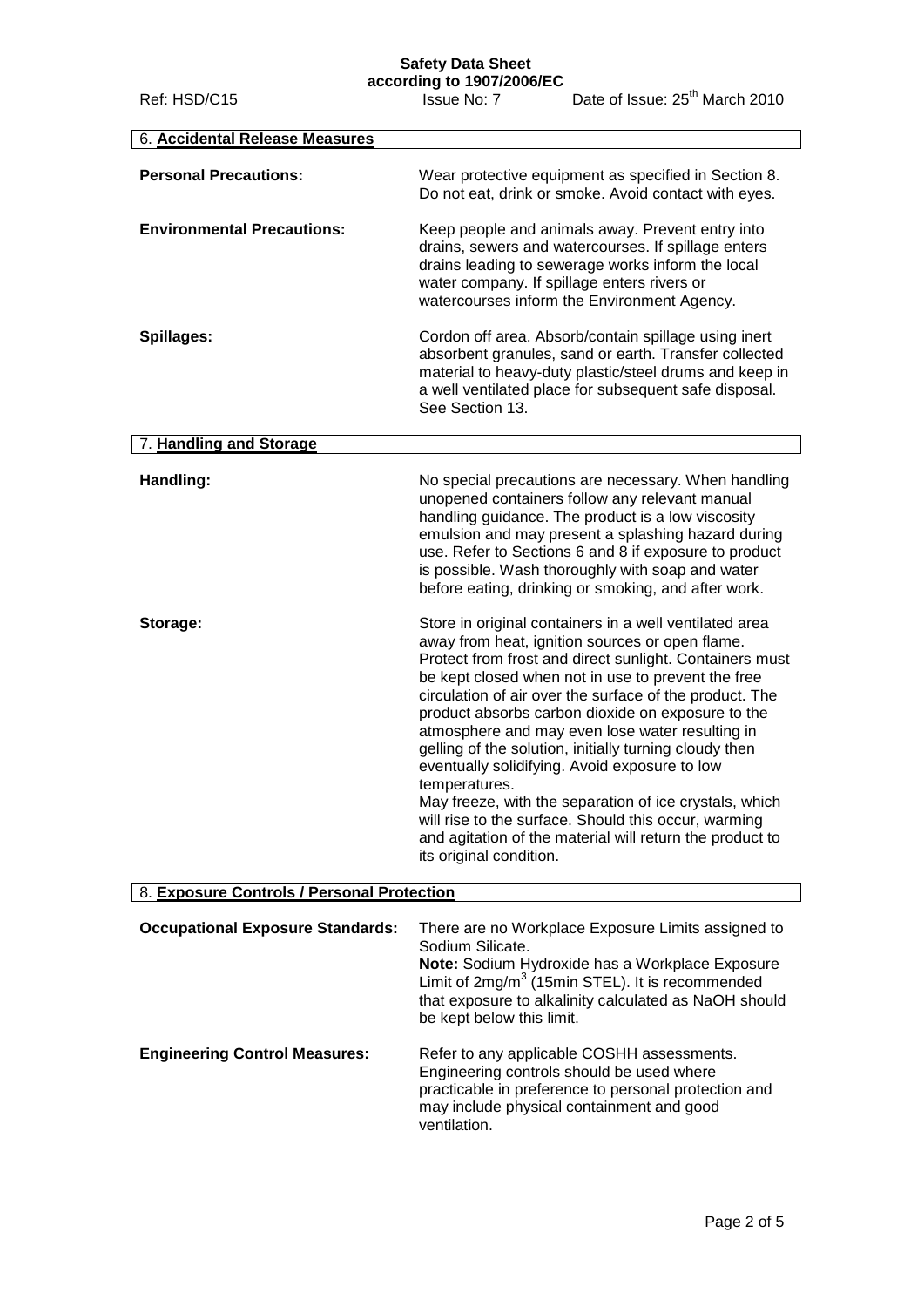|                                | <b>Safety Data Sheet</b><br>according to 1907/2006/EC |                                                                                                                                                                                                                                                                                     |
|--------------------------------|-------------------------------------------------------|-------------------------------------------------------------------------------------------------------------------------------------------------------------------------------------------------------------------------------------------------------------------------------------|
| Ref: HSD/C15                   |                                                       | Issue No: 7 Date of Issue: 25 <sup>th</sup> March 2010                                                                                                                                                                                                                              |
| <b>Respiratory Protection:</b> |                                                       | Approved respirator and filter medium for particulates<br>if engineering controls are unlikely to control exposure<br>below the relevant exposure standards. All items must<br>conform to EN149 and should be suitable for the<br>levels of contamination present in the workplace. |
| <b>Hand Protection:</b>        | times.                                                | Wear Nitrile, PVC or Natural Rubber gloves or<br>gauntlets. These must be manufactured to EN374.<br>The material breakthrough time should be stated by<br>the glove manufacturer, and must be observed at all                                                                       |
| <b>Eye Protection:</b>         | goggles should be worn.                               | If splashing of the product is likely chemical resistant                                                                                                                                                                                                                            |
| <b>Body Protection:</b>        | Wear suitable impervious overalls.                    |                                                                                                                                                                                                                                                                                     |
| <b>Foot Protection:</b>        | Wear chemical resistant safety footwear.              |                                                                                                                                                                                                                                                                                     |
| <b>Hygiene Measures:</b>       | and safety practice.                                  | Handle in accordance with good industrial hygiene                                                                                                                                                                                                                                   |

| 9. Physical and Chemical Properties |                                   |                                       |                  |                 |
|-------------------------------------|-----------------------------------|---------------------------------------|------------------|-----------------|
| Appearance:                         | Clear viscous liquid              | <b>Boiling Point:</b>                 |                  | $100^{\circ}$ C |
| Odour:                              | Odourless                         | Vapour Pressure @ 20°C:               |                  | As Water        |
| pH:                                 | 12                                | Evaporation Rate (Butyl Acetate = 1): |                  | As Water        |
| <b>Flash Point:</b>                 | N/A                               | <b>Flammable Limits in Air:</b>       | Upper:<br>Lower: | N/A<br>N/A      |
| Solubility:                         | Completely miscible<br>with water | <b>Autoignition Temperature:</b>      |                  | N/A             |
| <b>Flammability:</b>                | Not Flammable                     |                                       |                  |                 |
| <b>Specific Gravity:</b>            | 1.2                               |                                       |                  |                 |
| 10. Stability and Reactivity        |                                   |                                       |                  |                 |

| Stability:                 | Stable under normal conditions (see Section 7).<br>Contact with acids will cause the liquid to gel. Absorbs<br>carbon dioxide from the air. Ignites and maintains<br>combustion in fluorine. Contact with wood will cause<br>discolouration. |
|----------------------------|----------------------------------------------------------------------------------------------------------------------------------------------------------------------------------------------------------------------------------------------|
| <b>Materials to Avoid:</b> | Contact with acids, aluminium, brass, tin and zinc.                                                                                                                                                                                          |
|                            | Hazardous Decomposition Products: Contact with new, freshly cut or abraded aluminium,<br>brass, tin and zinc may produce hydrogen gas, which<br>may form an explosive mixture with air under extreme<br>conditions.                          |

#### 11. **Toxicological Information**

There is no data available on the product itself. The following is derived from information provided by the raw material suppliers.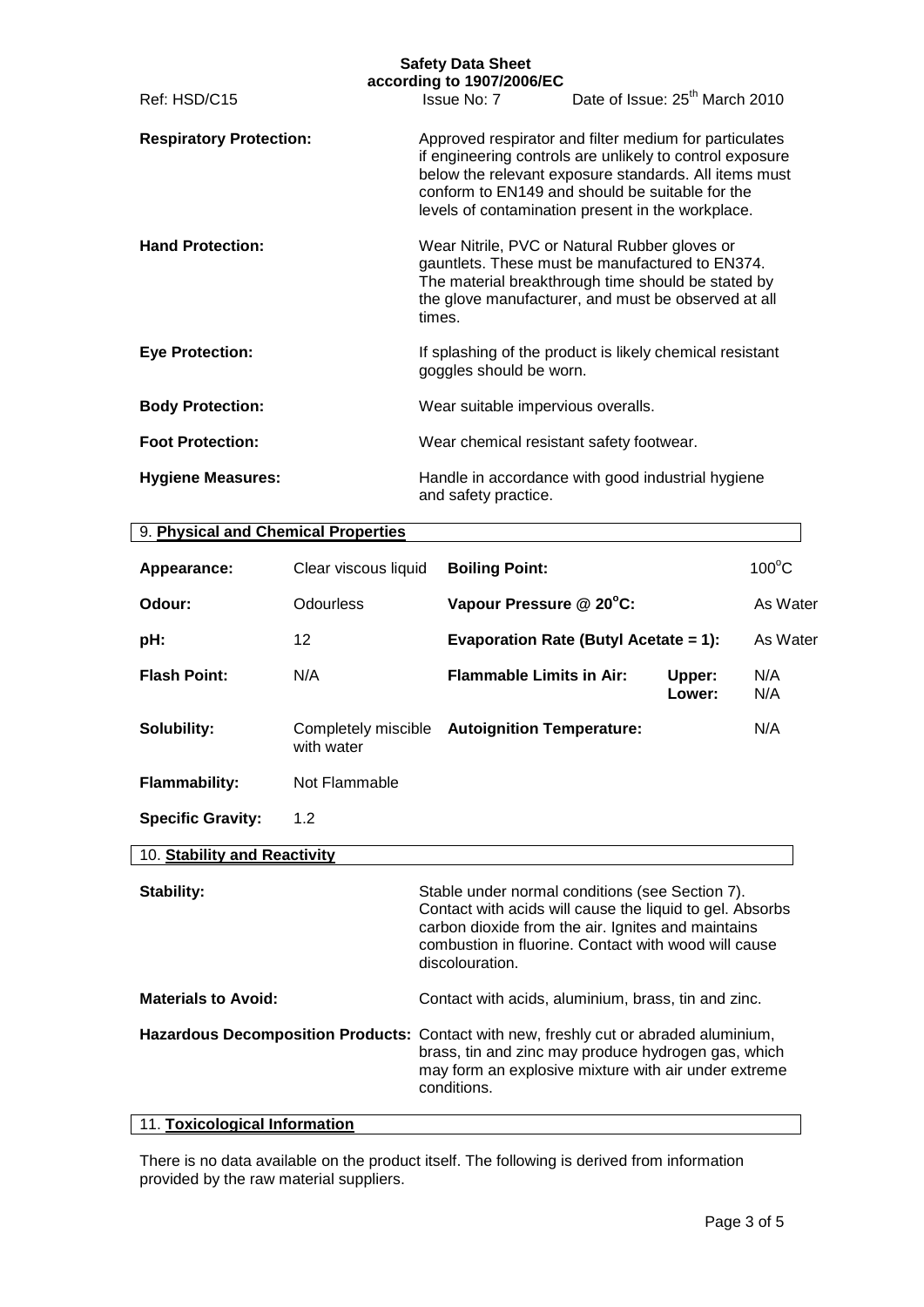#### **Safety Data Sheet according to 1907/2006/EC**

Ref: HSD/C15 Issue No: 7 Date of Issue: 25th March 2010

**Inhalation:** Causes irritation. May cause pulmonary oedema.

**Skin:** Causes irritation.

**Eye:** Causes severe irritation and may cause corneal damage.

**Ingestion:** Causes irritation, systemic dehydration and nausea. Ingestion of large amounts may result in severe abdominal pain, accompanied by vomiting and diarrhoea.

#### 12. **Ecological Information**

There is no data available on the product itself. The following is derived from information provided by the raw material suppliers.

**Ecotoxicity:** An increase in pH to 10 or more is lethal to aquatic life.

**Bioaccumulation:** There is no evidence of bioaccumulation or tainting of seafood.

The product is practically non-toxic to living resources, 96hr LC50 = 100-1000mg/ltr.

#### 13. **Disposal Considerations**

Waste product must not be discharged directly to drains or waterways without treatment. Disposal of product, solid waste and packaging should always comply with local, national or EU regulations and in compliance with the Environmental Protection (Duty of Care) Regulations 1991, and be undertaken by an authorised contractor.

#### 14. **Transport Information**

Not classified as dangerous in the meaning of the transport regulations.

# 15. **Regulatory Information EU Classification and Labelling Particulars:**

| <b>Designated Name:</b>                             | CHEMCURE 'S' / CHEMCURE 'S' TINTED                                                                                                                                                                                                                |
|-----------------------------------------------------|---------------------------------------------------------------------------------------------------------------------------------------------------------------------------------------------------------------------------------------------------|
| <b>Classification:</b>                              | Irritant                                                                                                                                                                                                                                          |
| Indication(s) of Danger:                            | Xi                                                                                                                                                                                                                                                |
| <b>Risk and Safety Phrases:</b>                     |                                                                                                                                                                                                                                                   |
| R38:<br>R41:<br>S2:<br>S <sub>26</sub> :<br>S37/39: | Irritating to skin.<br>Risk of serious damage to eyes.<br>Keep out of the reach of children.<br>In case of contact with eyes, rinse immediately with plenty of<br>water and seek medical advice.<br>Wear suitable gloves and eye/face protection. |
| UK Guidance Publications:                           | EH40; Occupational Exposure Limits, HSE. Revised annually.<br>EH26; Occupational Skin Diseases - Health and Safety<br>Precautions, HSE.<br><b>COSHH Essentials, HSE</b>                                                                           |
| <b>UK Legislation:</b>                              | Health and Safety at Work, etc Act, 1974, and relevant<br><b>Statutory Provisions.</b><br>Control of Substances Hazardous to Health Regulations, 1999.                                                                                            |